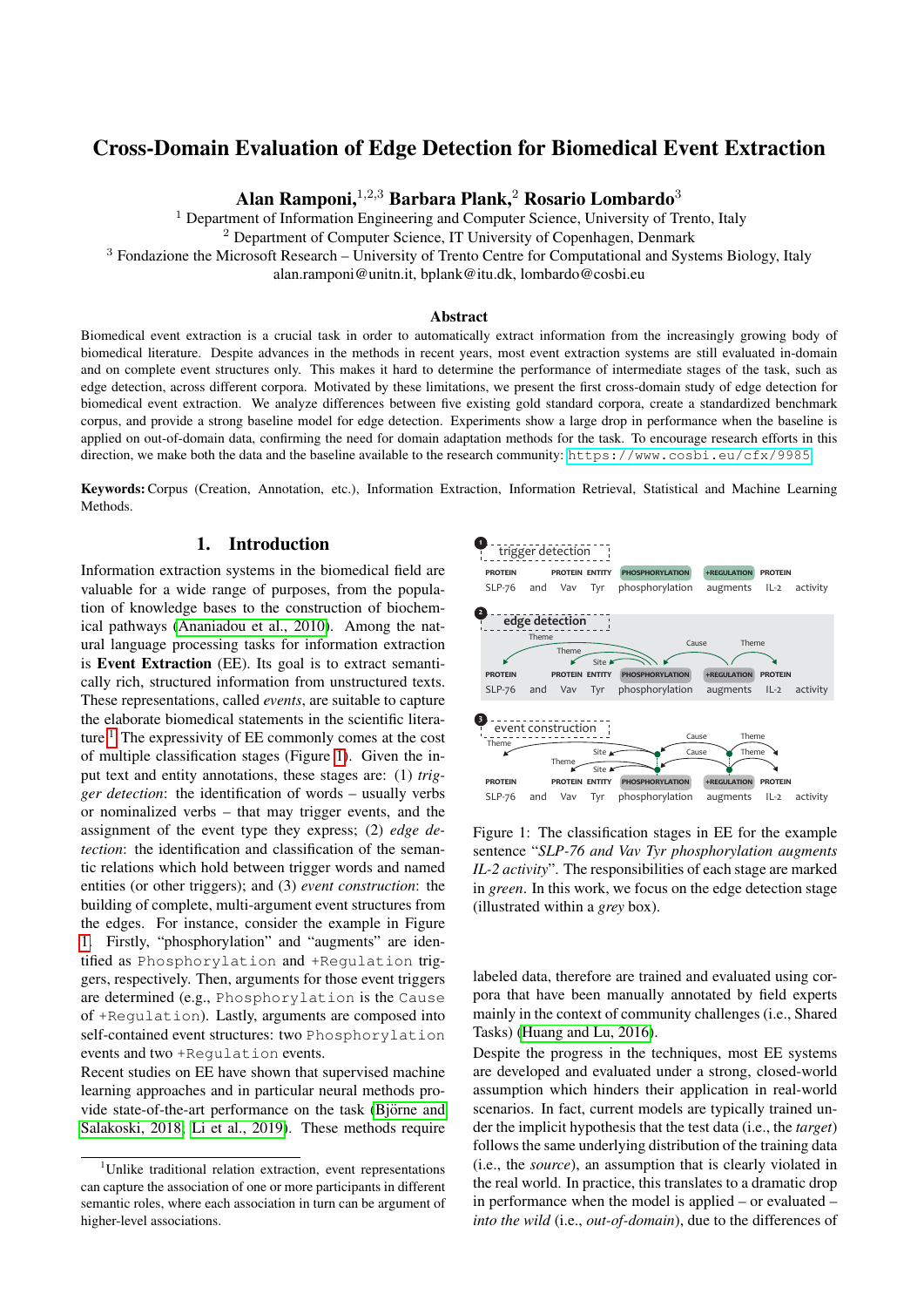source and target corpora. This is the case of biomedicine, a field that is often seen as a domain per se, but instead comprises a lot of sub-domains, from molecular biology to genetics and physiology. In order to adequately assess the performance of biomedical EE systems, a thorough crossdomain evaluation is needed.

Since biomedical EE is typically framed as a multi-stage task, this evaluation could be carried out at each stage, similarly to what happens in the non-biomedical ACE event extraction challenge [\(Walker et al., 2006\)](#page-7-3). However, biomedical EE has traditionally given emphasis on the equality of complete event structures only, for which predicted results are submitted to Shared Task online evaluation services. This has three main consequences: (i) test data is blind and is meant for the evaluation of entire events, thus it cannot be used for intermediate stages; (ii) most work report the final results only, making it difficult to evaluate and interpret how well the stages perform in isolation; and (iii) even if those performances are reported, results are incomparable due the different preprocessing conditions, such as the generation of negative examples, and experimental setups. In this work, we focus on the edge detection stage since we believe it represents the most important module of the EE pipeline. In fact, in addition to being the middle step where both input and output data are not explicitly available, we argue the task shares most of the incomparability issues with relation extraction, including the number of negative examples one could generate, and the independence of training and test data with regard to the examples within the same sentences [\(Pyysalo et al., 2008\)](#page-7-4).

Contributions. In the absence of explicit data and common means to evaluate edge detection in biomedical EE, we contribute to the field and provide:

- Standardized training and test data for edge detection for five different gold-standard corpora enabling crossdomain experimentation, together with a characterization of the differences between the corpora;
- A model for edge detection based on recent advances in neural methods, setting it as a strong baseline for future research;
- A thorough experimentation of edge detection in a cross-domain setting, quantifying the drop in performance of baseline models.

To the best of our knowledge, we are the first to provide such insights. We thus believe our work could encourage research efforts in domain adaptation in the near future, as well as in-depth evaluation of other stages.

### 2. Related Work

In recent years, a number of Shared Tasks have been organized in order to promote the development of techniques for biomedical natural language processing, providing annotated corpora and evaluation means [\(Huang and Lu, 2016\)](#page-7-2). Of particular interest for biomedical EE are the GE11 corpus [\(Kim et al., 2011\)](#page-7-5), the ID11 corpus [\(Pyysalo et al.,](#page-7-6) [2011\)](#page-7-6), the EPI11 corpus [\(Ohta et al., 2011\)](#page-7-7), the PC13 corpus [\(Ohta et al., 2013\)](#page-7-8), and the MLEE corpus [\(Pyysalo](#page-7-9) [et al., 2012\)](#page-7-9). Several techniques have been employed to tackle the problem, ranging from rule-based to machine learning based systems [\(Vanegas et al., 2015\)](#page-7-10). Recently, neural methods have shown to provide state-of-the-art performance on the task, using either Convolutional Neural Networks (CNNs) (Björne and Salakoski, 2018) or Long Short-Term Memory (LSTM) networks [\(Li et al., 2019\)](#page-7-1). However, due to the lack of explicit data for evaluating edge detection, most work only report end-to-end performance of EE systems. Further, biomedical corpora comprise many textual variations. According to the language variety space proposed by Plank [\(2016\)](#page-7-11), each corpus could be characterized by several factors, including the *topic*, the *genre*, and the *language* used, amongst others. Adapting trained models to different language varieties would be desirable to enable cross-domain generalizability.

Although domain adaptation has received increasing importance in other fields, little and scattered work has been done so far in biomedical EE. Vlachos and Craven [\(2012\)](#page-7-12) showed that a simple supervised domain adaptation approach (Daumé, 2007) is beneficial in handling the differences between abstracts and full-texts, i.e., what we hereafter refer to as *textual scope*, in GE11. However, their work assumed labeled data is available in the target domain, and that the textual scope is the only source of language variation. Nguyen and Grishman [\(2015\)](#page-7-14) conducted experiments in the newswire domain, showing that CNNs without any external features are more robust than other statistical approaches for the trigger detection stage. Miwa and Ananiadou [\(2015\)](#page-7-15) integrated weighting and covariate shift into their EE system showing how these methods could improve recall at the cost of precision, while Miwa et al. [\(2013\)](#page-7-16) proposed a multi-corpus learning approach combining semantic annotations shared across corpora, heuristically filtering corpus-specific annotation instances. Although these works are the closest to our goal, data and performance evaluation results for edge detection in isolation are not available. Further, since our goal is to enable robust cross-domain generalization of models for edge detection on unseen and unannotated domains, we expressly avoid to filter likely spurious negative edge instances based on the knowledge of instances in other corpora (see Section [3.2.2\)](#page-2-0).

#### 3. Data

In this section we present the corpora used in this study, the commonalities and differences in their language aspects, as well as how we use them to generate standardized data for edge detection to enable cross-domain experimentation.

#### 3.1. Corpora and Linguistic Variations

We focus on five biomedical corpora annotated for event structures. These corpora are GE11, ID11, EPI11, PC13, and MLEE. While the first four originate from Shared Tasks, MLEE results from an independent effort towards the annotation of events at various levels of the biological organization. All the corpora share the *genre* and the *language* aspects, since they all derive from scientific publica-tions in English taken from PubMed<sup>[2](#page-1-0)</sup> and PMC<sup>[3](#page-1-1)</sup>.

<span id="page-1-0"></span><sup>2</sup><https://www.ncbi.nlm.nih.gov/pubmed/>

<span id="page-1-1"></span><sup>3</sup><https://www.ncbi.nlm.nih.gov/pmc/>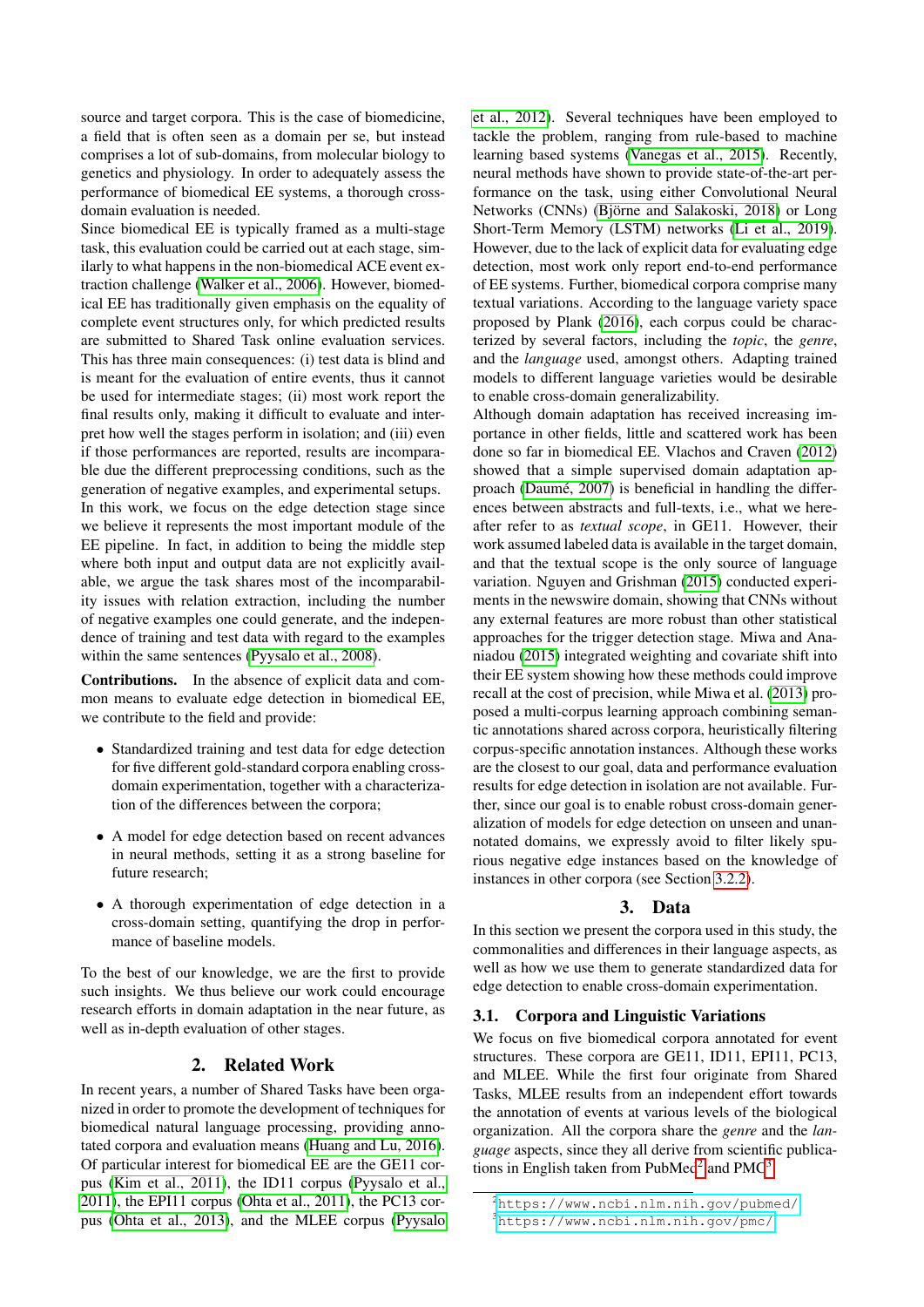|              |                   |                                                                      | number of documents |           |            |  |  |
|--------------|-------------------|----------------------------------------------------------------------|---------------------|-----------|------------|--|--|
| corpus       | textual scope     | sub-domain                                                           | set                 | abstracts | full-texts |  |  |
|              |                   |                                                                      | train               | 800       | 5          |  |  |
| <b>GE11</b>  | $full$ -texts $*$ | reactions about transcription factors in human blood cells           | dev                 | 150       | 5          |  |  |
|              |                   |                                                                      | test                | 260       | 4          |  |  |
|              |                   |                                                                      | train               |           | 15         |  |  |
| ID11         | full-texts        | mechanisms of infectious diseases in 2-component regulatory systems  | dev                 |           | 5          |  |  |
|              |                   |                                                                      | test                |           | 10         |  |  |
| <b>EPI11</b> | abstracts only    |                                                                      |                     | 600       |            |  |  |
|              |                   | epigenetics and post-translational modifications                     | dev                 | 200       |            |  |  |
|              |                   |                                                                      | test                | 400       |            |  |  |
|              |                   | reactions about some pathway models in BioModels and PantherDB       | train               | 260       |            |  |  |
| <b>PC13</b>  | abstracts only    |                                                                      | dev                 | 90        |            |  |  |
|              |                   |                                                                      | test                | 175       |            |  |  |
|              | abstracts only    | angiogenesis (formation of new blood vessels from pre-existing ones) | train               | 131       |            |  |  |
| <b>MLEE</b>  |                   |                                                                      | dev                 | 44        |            |  |  |
|              |                   |                                                                      | test                | 87        |            |  |  |

<span id="page-2-1"></span>Table 1: The linguistic aspects (or variations) and the number of documents in the biomedical EE corpora. \*The corpus, in addition to full-texts, also contains abstracts from other documents.

Despite these commonalities, the corpora differ along many other language aspects. The main aspects – or linguistic variations – we examine are the *sub-domain* and the *textual scope* (Table [1\)](#page-2-1). The sub-domain is the subject topic the corpus belongs to. It has been previously shown that different sub-domains exhibit different vocabulary, syntax, as well as discourse and sentential features [\(Lippincott et al.,](#page-7-17) [2011\)](#page-7-17). The sub-domain is a fuzzy aspect, since documents could span different topics with various degrees, and it is implicitly induced in the data collection step of the corpus creation. For example, all the five corpora under consideration are sampled according to different research questions, resulting in different sub-domains. Further, the textual scope of the documents in the corpora introduces another important variation, since abstracts and full-texts noticeably differ in content and structure [\(Cohen et al., 2010\)](#page-7-18). While EPI11, PC13, and MLEE consist of abstracts only, GE11 and ID11 comprise full-text documents. Note that the presence of a full-text document implies the presence of its corresponding abstract too.

These differences, reported in Table [1](#page-2-1) along with the number of documents of each dataset, show that there is no corpus that shares more than one language aspect with another one. The language variation among corpora provides the motivation for conducting a thorough cross-domain study for edge detection.

### 3.2. Data for Edge Detection

Candidate edge examples are required in order to train and evaluate an edge detector. However, since the standard evaluation in biomedical EE cares about complete event structures only, edges are not explicitly evaluated, and test data annotations in Shared Tasks corpora are blind. Thus, except for the MLEE corpus, we can only use the *train* and *dev* portions (see Table [1\)](#page-2-1) to the purpose. Moreover, there are multiple ways one can generate negative examples, leading to incomparability issues among individual efforts [\(Pyysalo et al., 2008\)](#page-7-4). In this section we outline how we dealt with this problem, creating standardized benchmark data from all five corpora. As corpora are stand-off annotations, we provide unified preprocessing, i.e., we devise the extraction of edges from event structures and the mapping to unified edge types (Section [3.2.1\)](#page-2-2) and the generation of negative examples (Section [3.2.2\)](#page-2-0). In order to allow for the extension to future corpora and the creation of a wide-coverage system, we propose to focus on the most widely used edge types across all corpora (Section [3.2.3\)](#page-3-0).

### <span id="page-2-2"></span>3.2.1. Preprocessing of Event Structures

Each document in a corpus is accompanied by two annotation files, one for entities and one for both triggers and event structures. Since an edge is a subset of an event and its endpoints could be both triggers and entities, edges are implicitly encoded in both annotation files. We thus used these files in order to divide event structures into a set of intra-sentence edge examples.<sup>[4](#page-2-3)</sup> We use the scispaCy model with custom postprocessing rules for sentence segmentation [\(Neumann et al., 2019\)](#page-7-19). Similarly to Miwa et al. [\(2013\)](#page-7-16), we also handle name variations on the labels that refer to the same edge type,<sup>[5](#page-2-4)</sup> mapping them to their canonical type (e.g.,  ${Theme, Theme2, Theme3} \rightarrow Theme.$ ). Due to both the differences in the topic of texts – thus, in the provided edge annotations – and the goal of a cross-domain study, we retain all the semantic edge types which are annotated in multiple corpora. These edge types are Theme, Cause, Site, CSite, [6](#page-2-5) AtLoc, ToLoc, and FromLoc. For the grouping of these edges refer to Section [3.2.3](#page-3-0) while for the formal definition of the edge types refer to the original publications of corpora.

#### <span id="page-2-0"></span>3.2.2. Generation of Negative Examples

For each sentence in the corpus, we generate edge pairs from each trigger to each of its potential arguments (i.e.,

<span id="page-2-3"></span><sup>4</sup>Recent work show an high number of false positives on systems dealing with inter-sentence edges [\(Lever and Jones, 2016\)](#page-7-20).

<span id="page-2-4"></span><sup>&</sup>lt;sup>5</sup>In the corpora these are used to arbitrarily enumerate multiple arguments of the same type starting from the same trigger.

<span id="page-2-5"></span> $6C$ Site is the equivalent of Site for Cause arguments.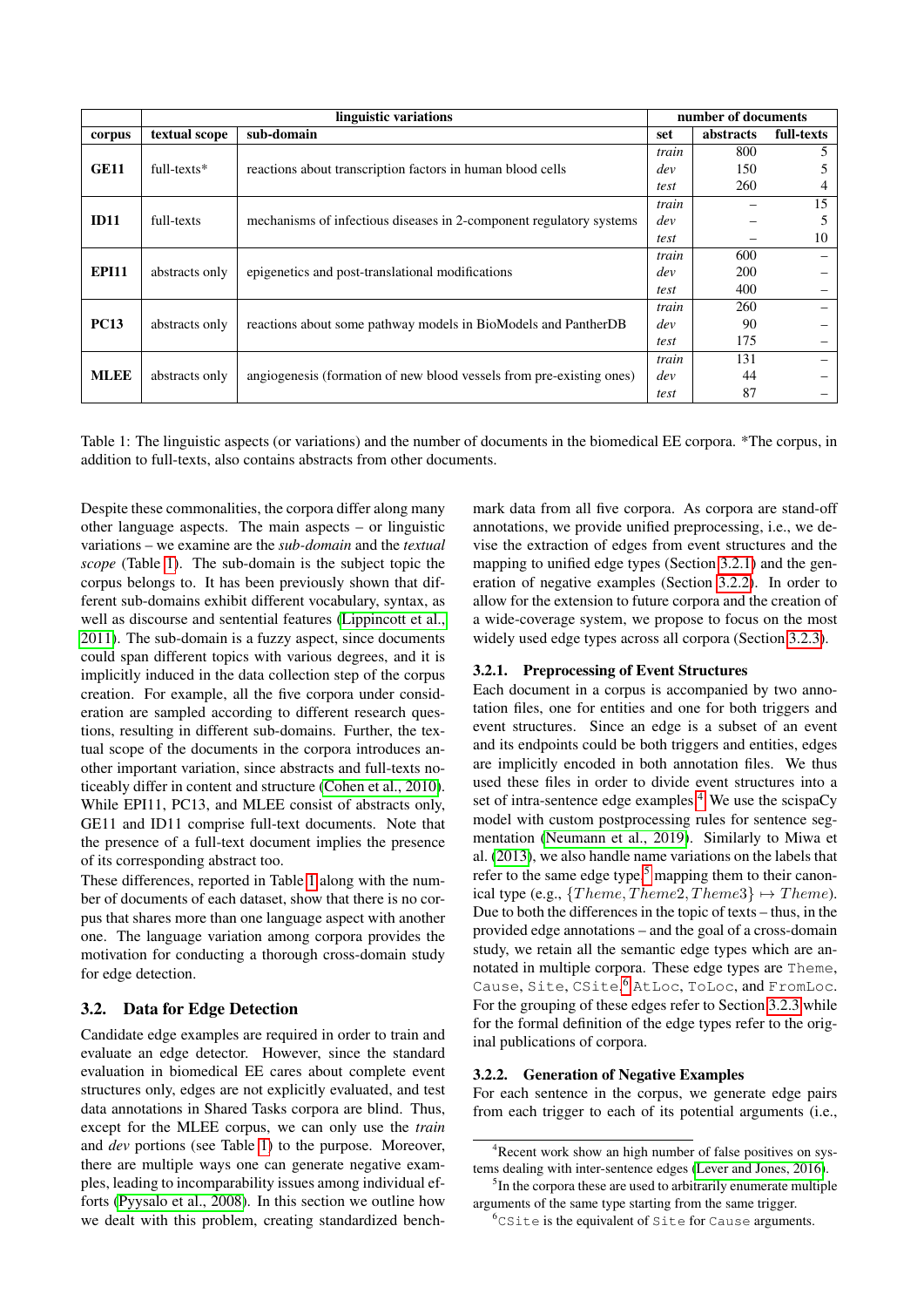|              |           |        |       | <b>Theme</b>    |       | Cause            |     | Location | <b>NoEdge</b> |        |
|--------------|-----------|--------|-------|-----------------|-------|------------------|-----|----------|---------------|--------|
| corpus       | set       | edges  | #     | $\mathcal{O}_0$ | #     | $\mathcal{O}'_0$ | #   | $\%$     | #             | $\%$   |
| <b>GE11</b>  | train/dev | 28.718 | 9.027 | 31.43%          | 1,082 | $3.77\%$         | 487 | 1.70%    | 18,122        | 63.10% |
|              | test      | 9,083  | 2,905 | 31.98%          | 442   | 4.87%            | 181 | $1.99\%$ | 5,555         | 61.16% |
| ID11         | train/dev | 6.430  | 1.270 | 19.75%          | 212   | 3.30%            | 28  | $0.44\%$ | 4.920         | 76.52% |
|              | test      | 2,805  | 453   | $16.15\%$       | 113   | $4.03\%$         | 21  | $0.75\%$ | 2.218         | 79.07% |
| <b>EPI11</b> | train/dev | 4.410  | 1.578 | 35.78%          | 145   | $3.29\%$         | 582 | 13.20%   | 2,105         | 47.73% |
|              | test      | 1,502  | 518   | 34.49%          | 53    | $3.53\%$         | 188 | 12.52%   | 743           | 49.47% |
| <b>PC13</b>  | train/dev | 24.327 | 4.958 | 20.38%          | 1.834 | $7.54\%$         | 286 | 1.18%    | 17.249        | 70.90% |
|              | test      | 8.809  | 1,782 | 20.23%          | 635   | $7.21\%$         | 98  | 1.11%    | 6.294         | 71.45% |
| <b>MLEE</b>  | train/dev | 19.903 | 3.482 | 17.49%          | 1.001 | 5.03%            | 219 | 1.10%    | 15.201        | 76.38% |
|              | test      | 9,415  | 1,688 | 17.93%          | 466   | 4.95%            | 91  | $0.97\%$ | 7,170         | 76.16% |

<span id="page-3-2"></span>Table 2: Statistics of edges in all the corpora in the newly created *training/development* and *test* sets.

triggers or entities). Similarly to previous work (Björne [and Salakoski, 2015\)](#page-6-1), we limit the generation of candidate edges to valid edges only, as defined in the guidelines of each corpus. This yields candidate pairs that are useful for learning, and avoids a highly unbalanced distribution of negative examples with respect to positive examples.[7](#page-3-1) Then, each candidate edge which does not have a gold annotated type (e.g., Theme, Cause, etc.) is labeled as a NoEdge type (i.e., a negative instance). In the case an edge type is not among the overlapping edge types in the corpora (Section [3.2.1\)](#page-2-2), we discard the instance. As a result, we obtain a dataset of candidate edges for each corpus that can be used for training and testing.

## <span id="page-3-0"></span>3.2.3. Merging of Under-Represented Classes

Some classes are highly under-represented. For instance, in the ID11 training set, there is only one instance (0.02%) for both AtLoc and ToLoc edges, and there are no AtLoc instances at all in the dev set. In the same corpus, no CSite instances are present in the training set, while one instance (0.04%) is present in the dev set. In the MLEE training and dev sets, there are only 8 instances (0.04%) of FromLoc edges, and 5 (0.05%) in the test set. In general, Site, CSite, AtLoc, ToLoc, and FromLoc are minority classes which are difficult to learn due to the few number of examples. While for Site the problem is less pronounced, accounting on average for 3.16% of the edges among corpora, other edges are more problematic. On average, in the training sets there are 0.13% of CSite, 0.26% of AtLoc, 0.15% of ToLoc, and 0.08% of FromLoc instances. Since all these edges encode a similar semantic meaning of location, we created a new Location class, mapping them into it (i.e.,  ${Site, CSite, AtLoc, ToLoc, FromLoc} \rightarrow$ Location). This strategy overcomes the learning issues from under-represented classes and provides a mean for cross-domain experimentation, since all corpora now have a Location type.

### 3.2.4. Edge Statistics Across Corpora

The final statistics of the edges in all the corpora are presented in Table [2.](#page-3-2) The instances in the *train/dev* set are the ones generated from the original training set of the respective corpus, while the *test* instances are the ones coming from the original development set, since no event annotations are provided in the test sets. For the MLEE corpus, where test set annotations are available, the *train/dev* and the *test* sets reflect the original splits of the corpus.

### 4. Experiments

In this section we present the baseline model used in our experiments, the experimental setup, including the tuning of the hyper-parameters, and an ablation study to investigate the importance of different input embeddings.

### 4.1. Model Overview

We cast the edge detection problem as a multi-class classification problem where the labels to be predicted are Theme, Cause, Location, and NoEdge. We employ a CNN architecture as our framework, following its recent success in biomedical EE (Björne and Salakoski, 2018). The neural network is composed of an input layer, a convolutional layer, a max-pooling layer, and a classification layer. To introduce a non-linearity, we use the ReLU activation function at each layer, except the output layer, which uses softmax. Given a sentence  $S$  containing a candidate edge, an example is modelled as its sequence of tokens  $\{t_i, ..., t_n\} \in S$ . Each token  $t_i$  is turned into a real-valued, vectorial representation  $x_i$  representing its different syntactic and semantic characteristics. This token-wise representation is the result of the concatenation of different embeddings:

- Word embedding: a vectorial representation for the token from pre-trained word embeddings resulting from millions of PubMed abstracts, PMC full-texts, and English Wikipedia texts [\(Pyysalo et al., 2013\)](#page-7-21). Out-of-vocabulary tokens are randomly initialized;
- Position embedding: a vector encoding the relative position of the current token from each target [\(Zeng et](#page-7-22) [al., 2014\)](#page-7-22). Since the targets are two – the source and the target of the edge to guess – two embeddings are used, one for the source and one for the target;
- Type embedding: a vector for the trigger type (or the named entity type) associated with the token, available in the gold annotations of the corpora;

<span id="page-3-1"></span> $7$ For instance, a Binding trigger cannot have a Phosphorylation as a Theme edge, thus the pair (Trigger:Binding, Argument:Phosphorylation) is not produced.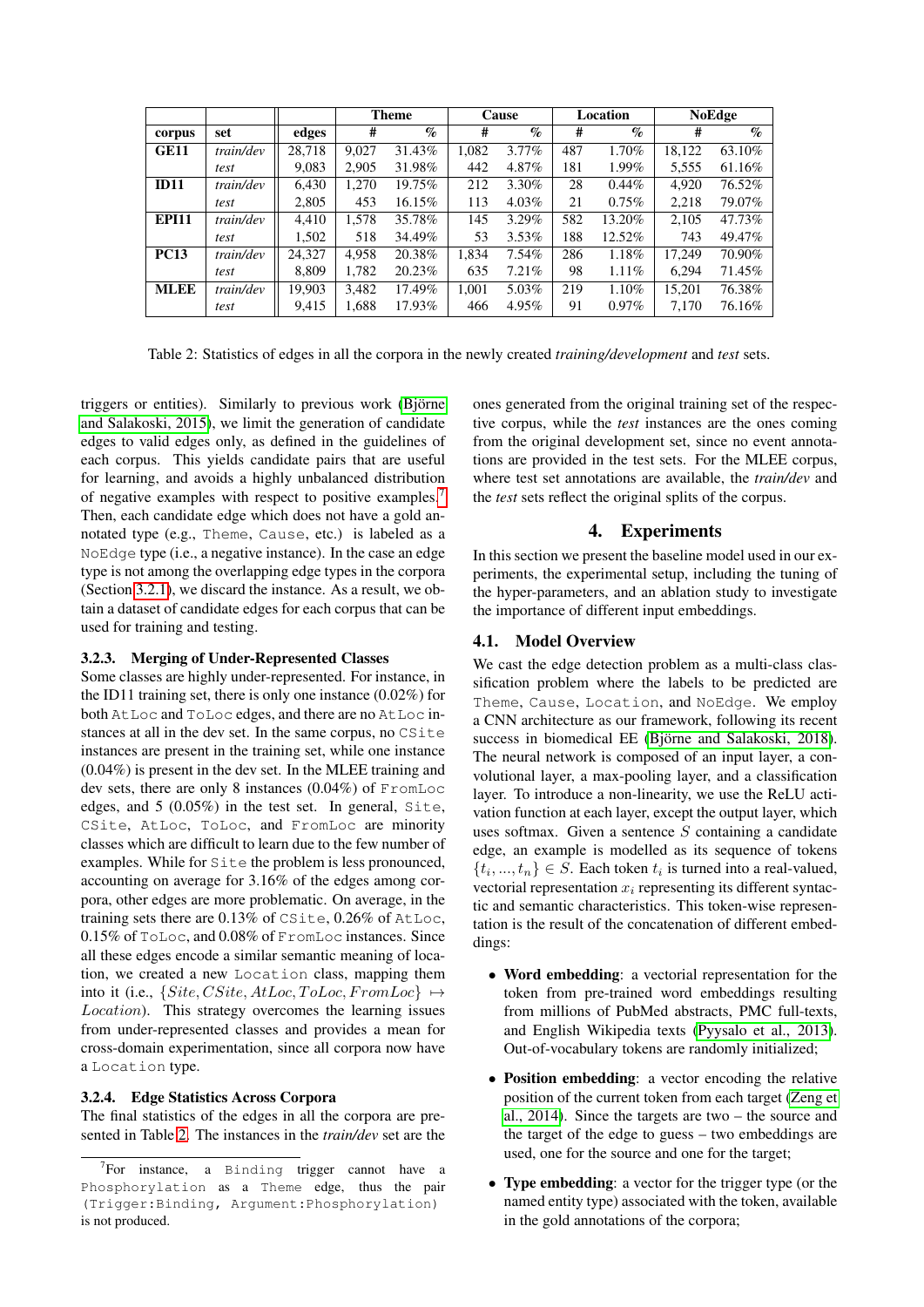- POS embedding: a vector for the POS (*Part-Of-Speech*) tag the token is assigned. We predict POS tags using a biomedical model trained on GENIA 1.0 Treebank and OntoNotes 5.0 [\(Neumann et al., 2019\)](#page-7-19);
- Dependency embedding: we use the path embed-dings by Björne and Salakoski [\(2018\)](#page-7-0), encoding the shortest undirected dependency path from each token to the source and target tokens of the edge candidate. We set the path depth to 2, since a depth  $d > 2$  has been reported to hurt the performance in edge detection. As a result, we employ a total of four embeddings (one for the source and one for the target, both at a path distance 1 and 2). Similarly to our POS embeddings, we use a model trained on biomedical texts to predict dependency trees [\(Neumann et al., 2019\)](#page-7-19).

The sentence representation is thus passed through the convolutional layer and the max-pooling layer. The 4 class classification is done at the classification layer using softmax. Similarly to Nguyen and Grishman [\(2015\)](#page-7-14) we used shuffled mini-batches of size 50 during training and a dropout regularization rate  $\rho = 0.5$  to avoid overfitting. All the weights of the network are updated at training time, except for the 200-dimensional pre-trained word embeddings.

### 4.2. Experimental Setup

Before training, we tuned the hyper-parameters of the network under a 5-fold *stratified group* cross-validation setting on the *train/dev* set of GE11 (Table [2\)](#page-3-2).<sup>[8](#page-4-0)</sup> We designed this multifaceted cross validation setting (i) to account for the class imbalance, ensuring different splits have examples from all the classes, especially the under-represented ones, and (ii) to avoid the same document falling into different splits, a long-standing issue in comparability of relation extraction systems [\(Pyysalo et al., 2008\)](#page-7-4), which we extend to the document scope. In fact, not only the same sentence but contiguous sentences could share common information that could lead to an overestimation of performance.

We collect hyper-parameter choices that have been employed in related work [\(Nguyen and Grishman, 2015;](#page-7-14) Björne and Salakoski, 2018) for the optimizer, the learning rate, the batch size, the window size, and the number of filters. Additionally, we search for the optimal dimension of the input embeddings, which we concatenate to the 200 dimensional word embeddings. We perform a grid search to select the values, averaging the performance of models for each combination of input embeddings across the five executions. To prevent overfitting, we use early stopping with a patience value of 5 epochs, choosing models from the epoch with the highest micro  $F_1$  score on the development set. Table [3](#page-4-1) depicts the search space, where we highlight the best hyper-parameter values we choose. We also find that no significant differences in performance are given by different dimensionalities for each input embedding.

Finally, we train the network on the whole *train/dev* set of each corpus, evaluating it on the respective *test* set (Table [2\)](#page-3-2). For cross-domain evaluation, we instead test all the

| Parameter     | Search space                          | Best value |
|---------------|---------------------------------------|------------|
| Optimizer     | {Adadelta, Adagrad, Adam              | Adam       |
|               | Adamax, RMSProp, SGD}                 |            |
| Learning rate | $\{1., .1, .01, .001, .0005, .0001\}$ | .0005      |
| Batch size    | $\{50, 64\}$                          | 50         |
| Window sizes  | $\{[3,4,5], [1,3,5,7]\}$              | [3,4,5]    |
| Filters       | $\{32, 150\}$                         | 150        |
| Emb. size     | ${8, 16, 32, 50, 64}$                 | 32         |

<span id="page-4-1"></span>Table 3: The search space for the best hyper-parameter configuration, along with the optimal values.

| Model                    | Micro $F_1$ score | Difference |
|--------------------------|-------------------|------------|
| All the input embeddings | $88.83 \pm 0.35$  |            |
| $-$ POS                  | $88.74 \pm 0.58$  | $-0.09$    |
| $-$ TYP                  | $87.15 \pm 0.66$  | $-1.68$    |
| $-$ DEP                  | $86.87 + 0.33$    | $-1.96$    |
| $-$ POS, TYP             | $86.76 \pm 0.52$  | $-2.07$    |
| $-$ POS. DEP             | $86.67 \pm 0.51$  | $-2.16$    |
| $-$ TYP, DEP             | $84.97 \pm 0.61$  | $-3.86$    |
| - POS, TYP, DEP          | $84.55 \pm 0.57$  | $-4.28$    |

<span id="page-4-2"></span>Table 4: The ablation study about input embeddings. We report mean and standard deviation of micro  $F_1$  scores on the development splits for each variant of the model, as well as the performance loss with respect to the complete model.

models – trained on a source *train/dev* corpus – on the *test* set of all the other corpora.

To give a detailed picture of the performance, we report both the micro  $F_1$  and macro  $F_1$  scores, while we use micro  $F_1$  for model selection. We believe reporting both is useful to the community since the evaluation is typically specific to the use case – in fact, one could be more interested in good performance among all classes rather than at an instance level. Additionally, for each metric we also provide the scores considering negative instances in the evaluation (i.e., with NoEdge) and without considering them (i.e., without NoEdge). We believe this sheds light on the impact of negative examples in edge detection. For the sake of comparability of future results, we also make the *stratified group* splits for each dataset publicly available.

#### 4.3. Ablation Study

We investigate the contribution of different combinations of input embeddings (i.e., *POS*: part-of-speech, *TYP*: type, *DEP*: dependency) to the performance of the model on the GE11 development splits (Table [4\)](#page-4-2). We average micro  $F_1$ scores of each variant of the model on the five development splits, also reporting the standard deviation. This experiment shows that (i) the most informative input embedding is DEP, which individually contributes 1.96  $F_1$ , followed by TYP, which contributes 1.68  $F_1$ ; (ii) POS is the least informative embedding since whether it is removed individually or with other embeddings it decreases the performance only slightly (from 0.09 to 0.42  $F_1$ ); (iii) the behaviour of the different input embeddings is consistent both individually and in group, with POS and DEP being highly independent from TYP due to their semantic interdependency; (iv) the inclusion of all the embeddings contributes to a gain of

<span id="page-4-0"></span><sup>&</sup>lt;sup>8</sup>We use GE11 since it represents the largest corpus and it includes both abstract and full-text documents.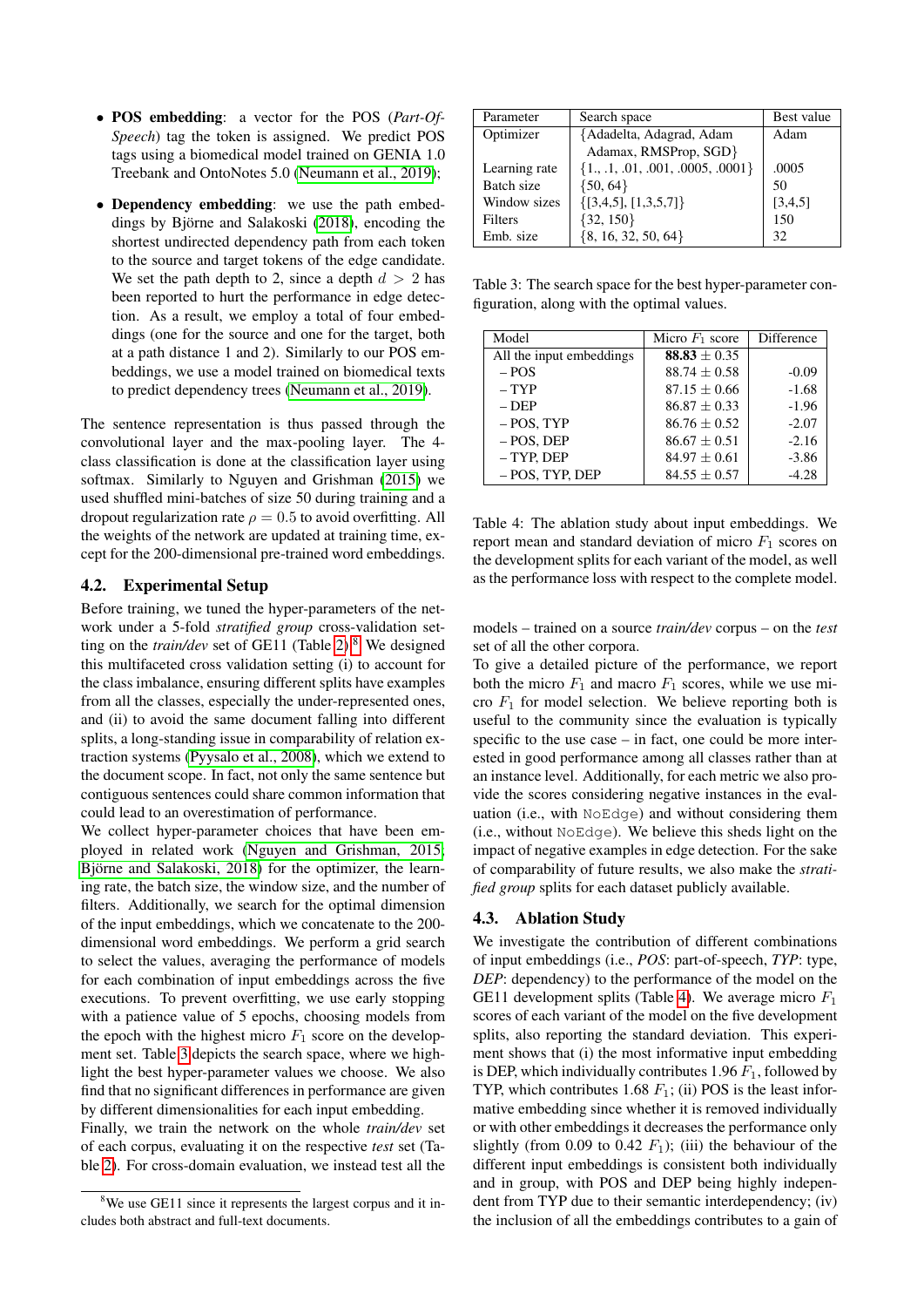|                     | target $\rightarrow$ |       | micro $F_1$ |       |             |             |          |       | macro $F_1$ |       |       |             |          |  |
|---------------------|----------------------|-------|-------------|-------|-------------|-------------|----------|-------|-------------|-------|-------|-------------|----------|--|
|                     | source $\downarrow$  | GE11  | ID11        | EPI11 | <b>PC13</b> | <b>MLEE</b> | Avg      | GE11  | ID11        | EPI11 | PC13  | <b>MLEE</b> | Avg      |  |
| O<br>NoEdge<br>with | GE11                 | 88.65 | 86.67       | 84.35 | 84.36       | 84.79       | $-3.71$  | 81.01 | 74.28       | 77.09 | 53.28 | 50.85       | $-17.13$ |  |
|                     | ID11                 | 80.48 | 90.05       | 71.50 | 81.84       | 84.07       | $-10.58$ | 56.90 | 65.76       | 52.33 | 49.61 | 48.17       | $-14.01$ |  |
|                     | EPI11                | 73.67 | 78.00       | 87.88 | 76.17       | 71.41       | $-13.07$ | 62.22 | 54.93       | 82.19 | 48.95 | 42.78       | $-29.97$ |  |
|                     | <b>PC13</b>          | 83.87 | 86.95       | 73.10 | 88.11       | 87.15       | $-5.34$  | 56.81 | 54.38       | 54.57 | 77.48 | 56.00       | $-22.04$ |  |
|                     | <b>MLEE</b>          | 81.22 | 88.20       | 70.24 | 84.54       | 90.20       | $-9.15$  | 55.54 | 55.42       | 52.54 | 57.75 | 74.59       | $-19.28$ |  |
| without<br>NoEdge   | GE11                 | 83.66 | 69.31       | 83.43 | 66.14       | 63.39       | $-13.09$ | 77.47 | 68.39       | 74.35 | 40.66 | 37.37       | $-22.28$ |  |
|                     | ID11                 | 70.67 | 72.63       | 59.72 | 61.54       | 61.82       | $-9.19$  | 47.17 | 56.20       | 42.99 | 36.33 | 33.96       | $-16.09$ |  |
|                     | EPI11                | 63.69 | 53.01       | 87.17 | 52.18       | 47.93       | $-32.97$ | 56.23 | 44.53       | 80.06 | 36.70 | 29.76       | $-38.25$ |  |
|                     | <b>PC13</b>          | 74.92 | 68.09       | 59.90 | 76.22       | 70.08       | $-7.97$  | 46.01 | 41.70       | 44.51 | 72.42 | 43.79       | $-28.42$ |  |
|                     | <b>MLEE</b>          | 69.15 | 67.68       | 53.48 | 64.75       | 75.95       | $-12.08$ | 44.92 | 42.79       | 42.58 | 46.67 | 68.08       | $-23.84$ |  |

<span id="page-5-0"></span>Table 5: Cross-domain performance of the baseline model for edge detection. Different performance views are presented, according to both evaluation metric used (i.e., micro  $F_1$  score or macro  $F_1$  score, on the columns) and whether the scores consider the classification of negative examples (i.e., with NoEdge or without NoEdge, on the rows). In-domain results are on the diagonals (with a *grey* background), while best results on target corpora are in bold. For each combination of metric and evaluation strategy, we indicate the average out-of-domain drop (in italic).



<span id="page-5-1"></span>Figure 2: Performance of in-domain models for each *source* corpus on detecting and classifying edge labels on all the other corpora (*target*). Each plot indicates a *target* corpus the *source* model is tested.

4.28  $F_1$  points with respect to the baseline with only word and position embeddings. It is worth noting that DEP is the most informative embedding despite being a predicted feature. To sum up, the semantic and syntactic features together help edge detection, with the dependency path being the most informative feature.

### 5. Results and Discussion

In-domain and out-of-domain results of the baseline model across the five corpora are reported in Table [5.](#page-5-0) Particularly, we present four evaluation strategies to guide the reader in choosing the most appropriate approach for assessing edge detection performance according to its use case. To give additional insights on the results, we also present per-class F<sup>1</sup> scores of each model trained on a *source* corpus when applied to each *target* corpus (Figure [2\)](#page-5-1). Thus, we hereafter use both views to complement the discussion of the results.

In-Domain Results As we can see in Table [5,](#page-5-0) regardless of the metric and the classes used, in-domain results (with a *grey* background) are consistently better than outof-domain results. This is not surprising since corpora are characterized by important linguistic variations. The only exception is the ID11 corpus: a model trained on ID11 seems not enough to provide the highest macro  $F_1$  score on the ID11 test set. This is due to both the relatively small size of the ID11 *train/dev* set and the very few training examples having Location as a label, clearly insufficient to learn the patterns that characterize the class (Table [2\)](#page-3-2). This only impacts the macro  $F_1$  score, where under-represented classes such as Location are given the same weight as dominant classes such as Theme and NoEdge. As a matter of fact, the GE11 model achieves a higher macro  $F_1$ score on the ID11 test set only because of the Location classification performance, almost two times the one provided by the in-domain ID11 model (Figure [2,](#page-5-1) "Scores on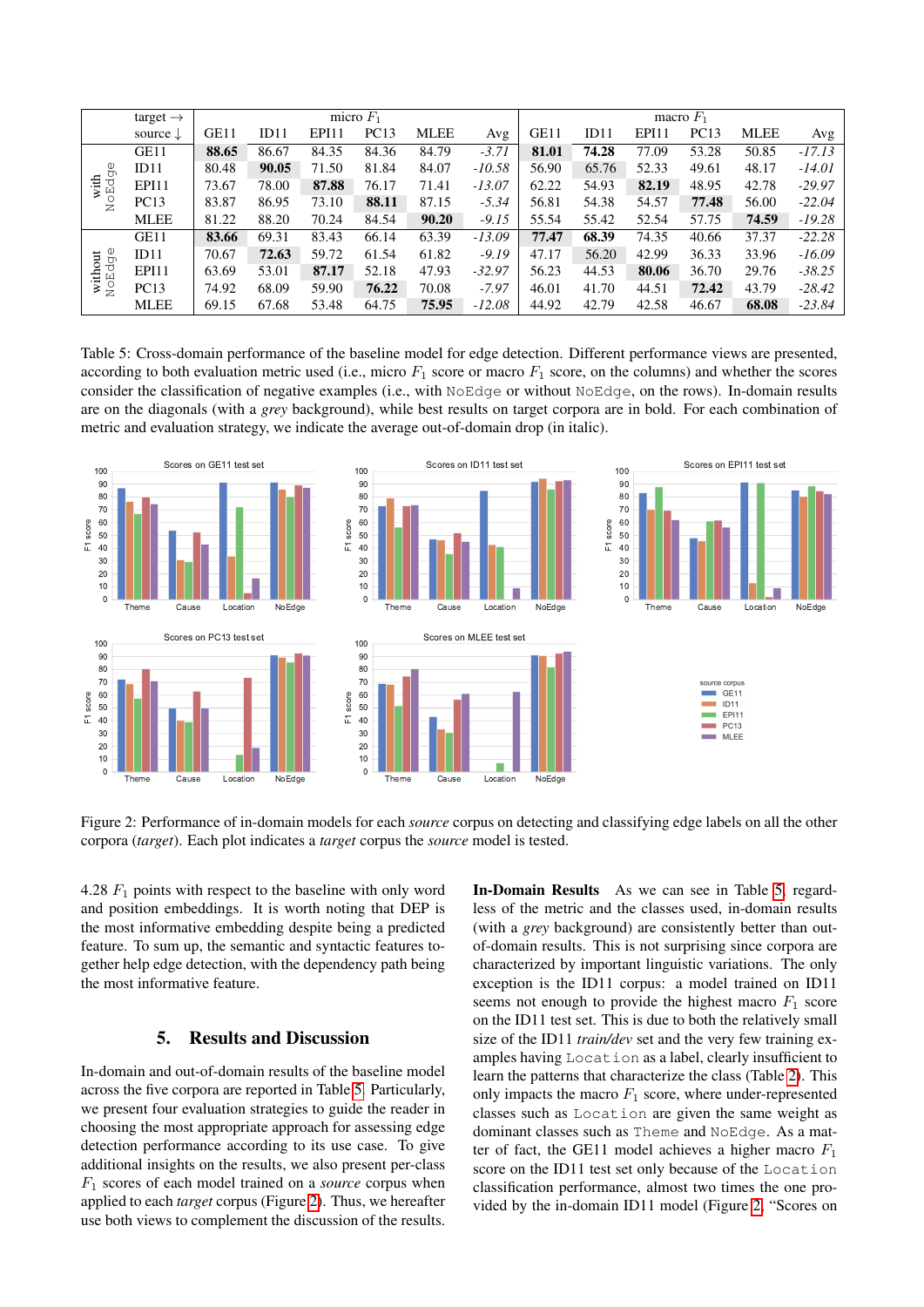ID11 test set"). On average over all five corpora, the indomain micro  $F_1$  is 88.98 and 79.13 with and without considering NoEdge, respectively, while the in-domain macro  $F_1$  is 76.21 and 70.85 with and without negative instances, respectively.

Out-of-Domain Results A large drop in performance occurs when in-domain models are applied on *out-of-domain* corpora. As reported in Table [5,](#page-5-0) the drop in micro  $F_1$  score is from 3.71 to 13.07 points if we consider negative instances in the evaluation, and from 7.97 to 32.97 without considering them. Regarding the macro  $F_1$  score, the drop is even more pronounced, going from 14.01 to 29.97 considering negative edges, and from 16.09 to 38.25 without them. From a closer point of view, we notice EPI11 is the most difficult domain a model could be applied to, as shown by the highest drop in out-of-domain performance across all metrics and classes (i.e., -13.07 and -29.97 considering the NoEdge class, and -32.97 and -38.25 without considering the NoEdge class, for micro and macro  $F_1$  scores, respectively). This could be due to how EPI11 was constructed, since it is the only corpus that was built avoiding a sample selection bias towards particular proteins or event expressions [\(Ohta et al., 2011\)](#page-7-7). Another interesting finding is about the ability of some in-domain models to generalize reasonably well to a specific target domain. This is the case of the GE11 model, when applied to EPI11 as a target (i.e.,  $GE11 \rightarrow EPI11$ ), and of the PC13 model, when applied to MLEE (i.e.,  $PC13 \rightarrow MLE$ ). Although they are far from the performance of the target in-domain models – especially under the macro  $F_1$  metric – they consistently achieve better results than other in-domain models on all metrics and classes. As we can see in Figure [2,](#page-5-1) "Scores on EPI11 test set", in the GE11→EPI11 case the GE11 model obtains lower performance mainly due to the classification of the Cause class, while maintaining close performance on Location and NoEdge classes. Regarding PC13→MLEE, the difference in performance with respect to the MLEE in-domain model could be explained by the Location score, which is 0% (Figure [2,](#page-5-1) "Scores on MLEE test set").

Location seems to be the trickiest class to predict especially in the MLEE target test set, where the only source that achieves a score greater that 0% is EPI11 (7.02%) (Figure [2,](#page-5-1) "Scores on MLEE test set"). In general, our experiments highlight that there is no single source corpus in which a model could be trained to robustly and consistently achieve good performance on all target corpora. This highlights the urgent need of domain adaptation techniques to make in-domain models able to generalize across linguistic varieties, even within biomedicine itself.

Metrics and Classes We notice important distinctions when using micro  $F_1$  or macro  $F_1$  score as the evaluation metric. Firstly, the scores using macro  $F_1$  are generally lower than the scores using micro  $F_1$ . This is because overrepresented classes (e.g., Theme, NoEdge) dominate the micro  $F_1$  score, while the correct classification of underrepresented classes (e.g., Location) is central to obtain a high macro  $F_1$  score. Secondly, considering negative instances (i.e., NoEdge) in computing the averaged scores

of edge detection leads to an over-estimation of the performance. This could be explained by the fact that NoEdge is the majority class in all the corpora, thus giving a high contribution on both micro and macro  $F_1$  scores. Despite it is a common practice to consider only true annotated labels (i.e., Theme, Cause, and Location) in the evaluation – using wrongly predicted negative instances as *false negatives* for the actual class, and treating as *false positives* for the actual class the instances that are negatives, but classified in that class – we believe considering the negative class in the evaluation could be beneficial in developing real world applications, where a high recall is crucial. Whatever evaluation strategy is used, we see the trend of the scores is consistent across metrics and classes.

Domain and Annotation Adaptation While training on the union of all data is a common domain adaptation baseline [\(Miwa et al., 2013\)](#page-7-16), it assumes supervision. In contrast, this work encourages research efforts where the target domain is assumed to be unknown and unlabeled, a more difficult but more realistic scenario. We thus plan to explore unsupervised domain adaptation in future work. Due to the lack of a body of research on domain adaptation from data with non-overlapping labels, in this work we assume source and target domains having the same set of edge types. However, we highly value the need of what we call *annotation adaptation* in the near future, i.e., the adaptation of a model from partially overlapping source and target labels.

### 6. Conclusions

We provided the first cross-domain evaluation study for biomedical edge detection, together with standardized data from five gold-standard corpora to enable further progress in comparable edge detection. We proposed different evaluation strategies to assess the performance of models, together with an in-domain baseline for edge detection, for which we assessed the contribution of different combinations of input embeddings, finding syntactic and semantic features to be particularly helpful. We used in-domain models to assess the performance drop across five datasets, shedding light on the importance of developing robust models that could deal with the linguistic variations in different corpora. We believe this work could encourage future work in domain adaptation, and could sensitize an awareness about the language differences within the biomedical domain. The data, the splits, and the baselines for edge detection are publicly available at [https://www.cosbi.](https://www.cosbi.eu/cfx/9985) [eu/cfx/9985](https://www.cosbi.eu/cfx/9985).

### 7. Acknowledgements

We thank Rob van der Goot and Marija Stepanovic for the valuable comments that improved the manuscript.

### 8. Bibliographical References

- <span id="page-6-0"></span>Ananiadou, S., Pyysalo, S., Tsujii, J., and Kell, D. B. (2010). Event extraction for systems biology by text mining the literature. *Trends in Biotechnology*, 28(7):381–390.
- <span id="page-6-1"></span>Björne, J. and Salakoski, T. (2015). TEES 2.2: Biomedical Event Extraction for Diverse Corpora. *BMC Bioinformatics*, 16(16):S4.